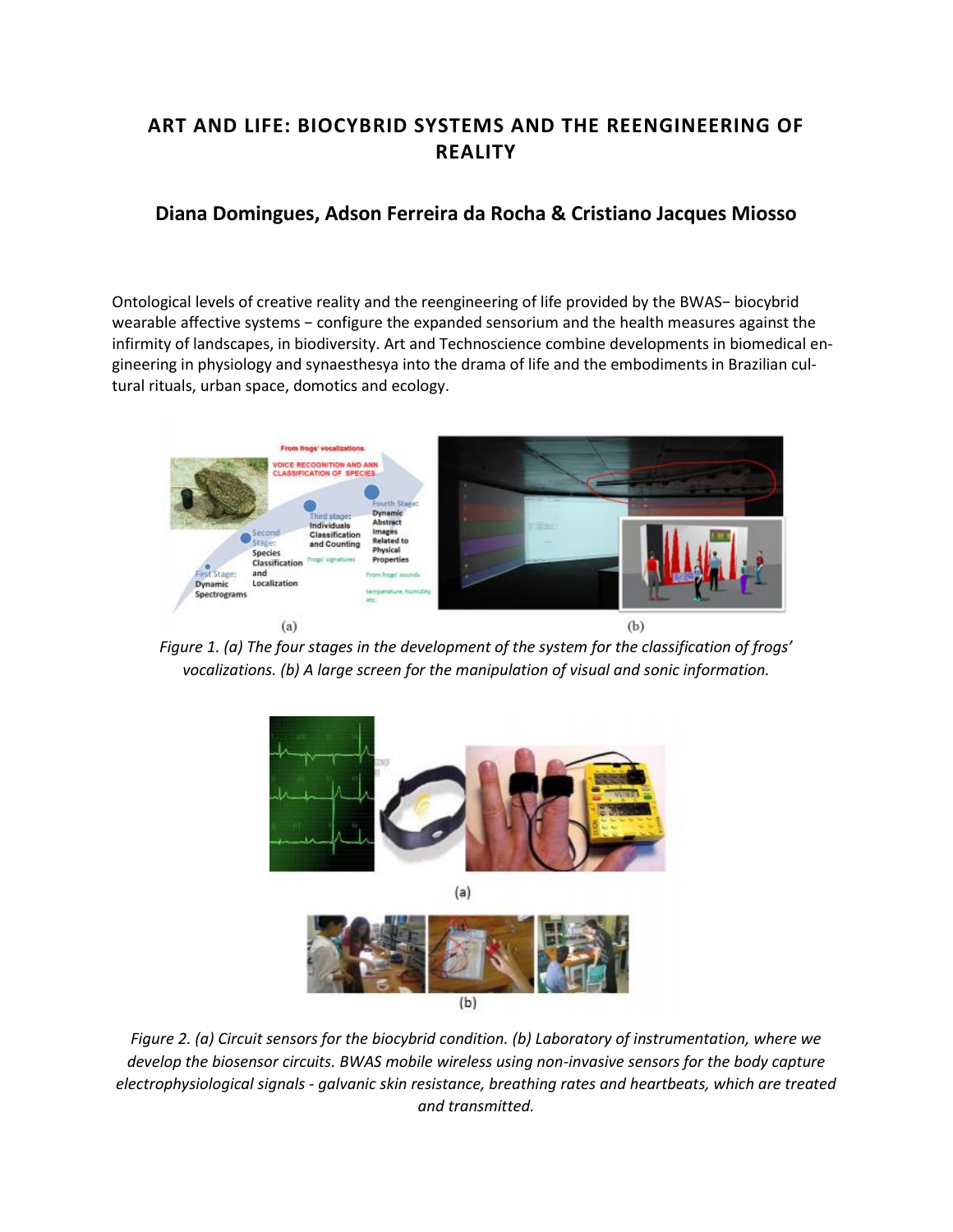

*Figure 3. Traditional figures of Baianas (the old mother), in a Carnival dance, performed at Rio de Janeiro streets. Image provided by Maria Aparecida Donato, a post-doc researcher at LART.*

#### 1. Introduction - Biocybrid systems and the drama of life

Challenges of the world, increasingly technologically dependent, are faced by our biocybrid circuits of sensors, blurring the limits of the natural worlds and the engineered reality. Creative technological levels regarding body, landscape and the urban life of our biocybrid systems are provoking the end of the "nature itself" and the emergence and "the future engineered reality". The Group of researchers at UnB Gama in the Biomedical Engineering Graduate Program and in the Laboratory of Research in Art and TechnoSciences − LART develops biocybrid systems for human existence in the continuum and symbiotic zone between body and flesh - cyberspace and data - and the hybrid properties of physical world. That continuum generates a biocybrid zone (Bio+cyber+hybrid). [1] We add biofeedback circuits of sensors, therefore, bio signals to the cybrid condition, pointed out by Anders in 1998, [2] and we investigate complex enactive systems of creative technologies which reinforce the *natural* history of artifacts, with cyber technologies and transparent interfaces ubiquitously mixed to phenomena of ecocosmos life.

Biocybrid condition is the co-existence in the physical and cyber worlds connected by enactive interfaces allowing biosignals communication and affordances in the "narratives of life". Anthropologically, we propose the affective wearable condition, resembling Picard's investigation on affective computing. [3] We reinforce the liveness condition and the reengineering of our sense to be alive in every act through our biological signals. This approach is not new; we only gain creative levels for the understanding of our relationship human/environment in the remote theory of enactment, as in Aristotle's *Poetics*. [5] Enactive interfaces embodiments reinvent the drama of life by Aristotle and life is a complex act of being enacted to the environment by biosensors.

#### **1.1. THE AFFECTIVE AESTHETICS**

The body as part of an interactive system evokes the expansion of the aesthetic dimension in conceptual and body art with responses generated in symbiotic zones with programs within "hermeneutic operations," dealing with biophysical laws, when code and facts are experienced in the intensity of the senses and the ability of data laws built into the system. In the field of *endophysics*, [4] Rossler's interfaciology points out what the Performative Science is.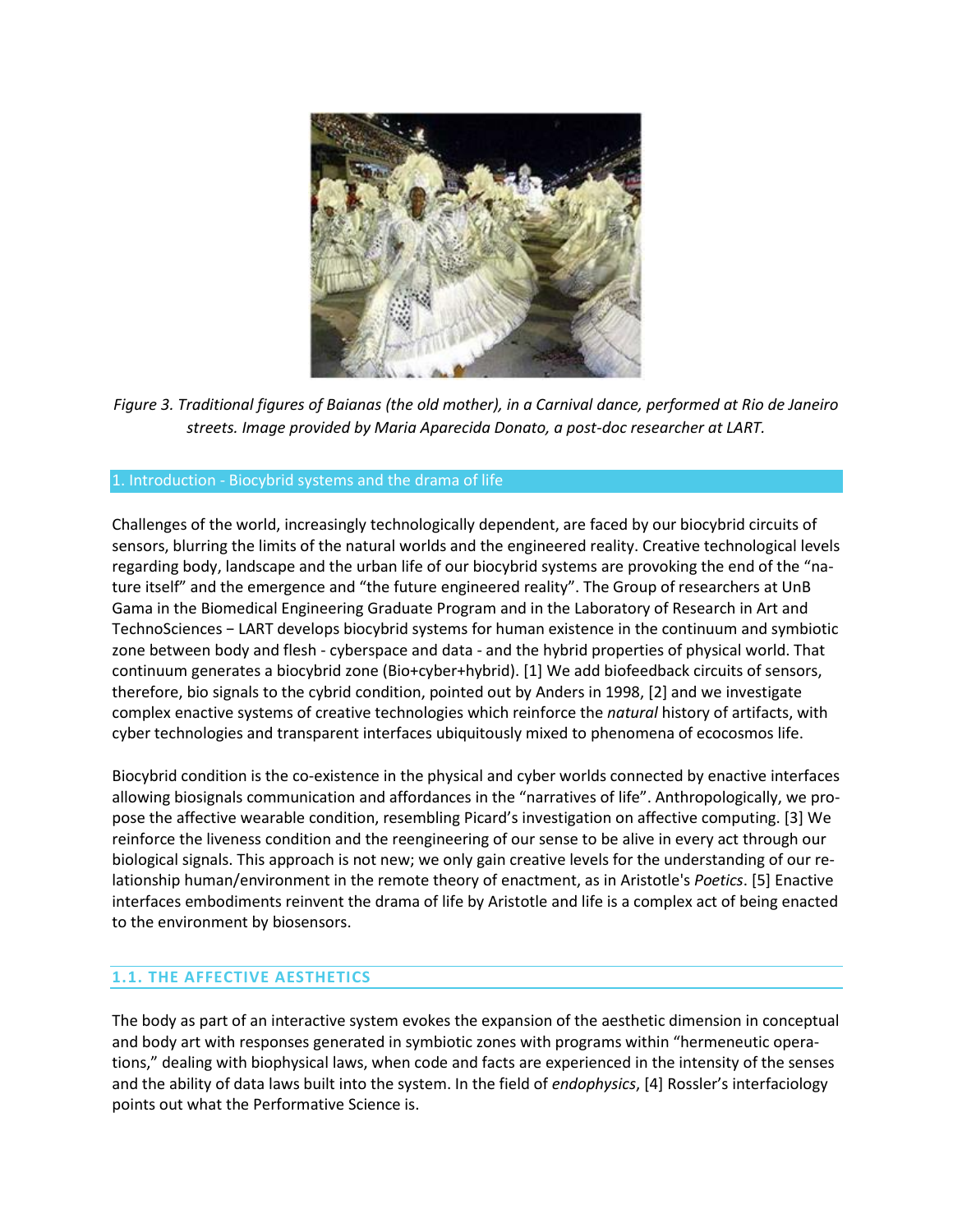Reaffirming the origins of the discipline *Aesthetica,* postulated by the German philosopher *Baungartner* in 1750, we propose embedded systems for synaesthetic experiences of biosynthetic bodies and the ability to perceive the world with the five bodily senses. Physiology and synaesthesia are the main topics for our microcircuits.

Biosynthetic interfaces integrating biocybrid systems are no longer machines, but complex systems, surpassing the human condition and limits of the mechanistic paradigm. We must delete this old classification and consider human/animals/environment as a complex, living organism. In 1997, we had already discussed, in the *Flesh Factor* list of Arts Electronica Memesis Symposia, [5] some theoretical aspects related to this development.

In the 1990s we started to postulate the interest of sciences on the human factor of technologies, increasingly growing to the spiritualism of their theoretical approach. We now propose the biosynthetic interfaces expanded to *biocybrid* systems and ecstasy. But in the earlier form, we had already started postulating the trance*.* Our projects described in Section 3 analyze rituals in the passage from trance to ecstasy. We consider the "sentences" of the body movements, called *parakinemas*, which come to existence due to stimuli, whose basic components appear also in the Brazilian culture's rituals and myths.

In a general way, the point is to consider the myths and old ontologies close to the biocybrid systems, the reengineering of sensorium and the reengineering of nature.

#### 2. Reengineering Nature – Biodiversity, Infirmity and Affectivity

Assuming the role pointed out by Louis Bec, we are engaged extremophiles, [7] working in the direction of a cultural and anthropological paradigm, and concerned with the planet's health. In the same way of ontological levels of creative reality and mutual influences with environment information related to the James Gibson's ecological perception theory (1986), [6] we investigate the ecosystem in its dynamical relations between human, animal, plants and landscapes.

The urgent attention to life in our country's huge territory calls for the extromophile creative attitude, facing the effects of an endemic infection of tropical climates as well as the challenges of the biomes in the Amazon Forest. We consider the infirmity of the territory and the human invasion and destruction of the ecosystem self-organizing defense.

We will describe two of the types of research we conduct: *Sapio − biodiversity, infirmity and affective geography* (Dengue infirmity and health care) and *Frogs' signatures: Pantanal Bioma in Amazonia Forest* (preservation of ecosystem and biological community).

## **2.1. SAPIO: BIODIVERSITY, INFIRMITY AND AFFECTIVE ECOSYSTEM**

The System for the Acquisition and Processing of *Ovitrampas* Images (SAPIO) develops an automated tool for monitoring, fighting, and preventing *dengue* in creative extremophile actions regarding a human/environment/net, natural/artificial, remote/local and rural/urban structure in mutual contamination. Dengue ecological information analogous to the principle of the ouroborus mythic serpent, and self-regenerating emergent narratives about health care and dengue. Interfaces localize the ovitrampas,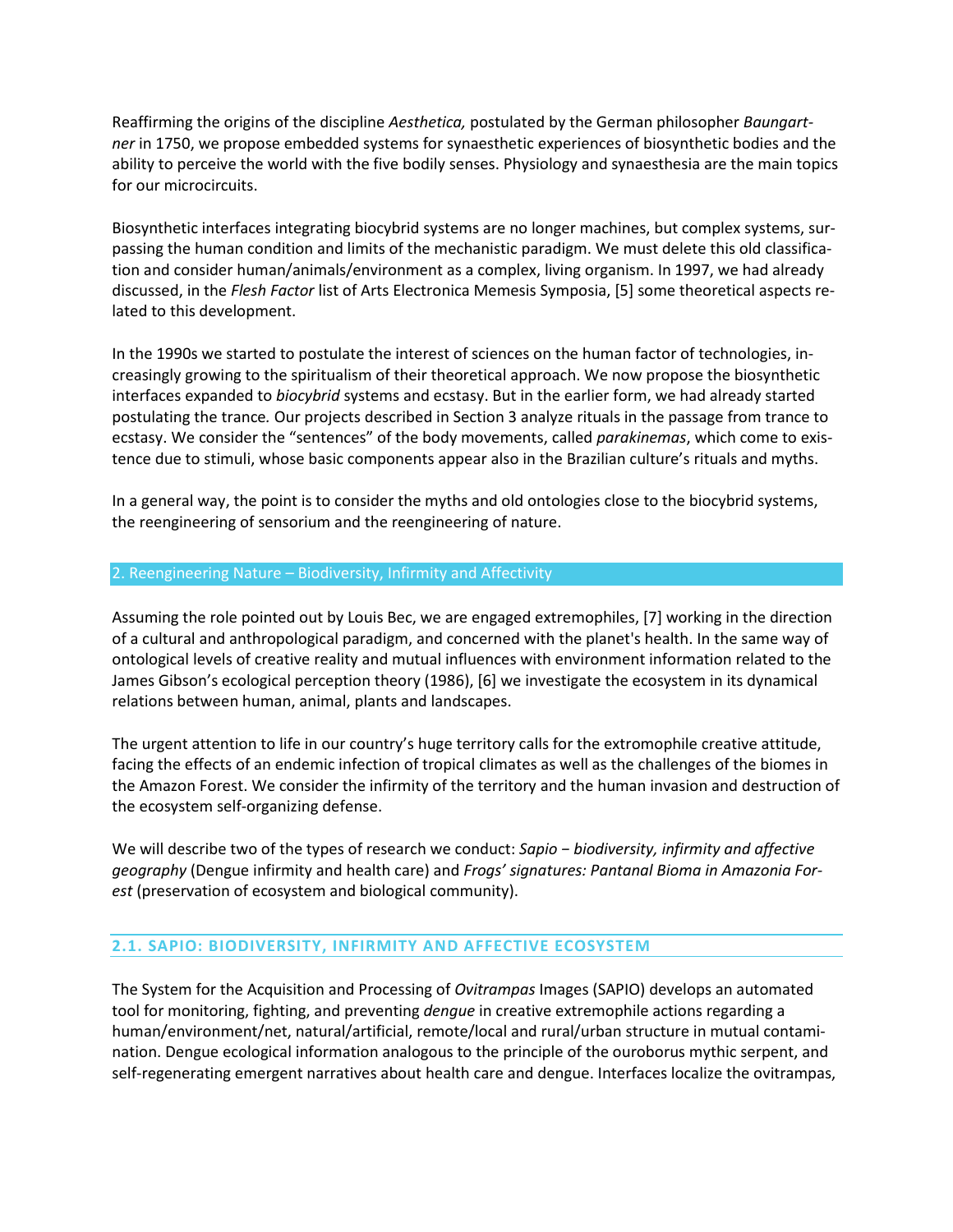special traps that collect the mosquito's eggs and reveal infestation tendencies allowing the prompt definition of control actions. The SAPIO project is aimed at obtaining and analyzing ovitrampas images, in order to automatically count the deposited eggs and to disseminate the collected information through the World Wide Web.

## **2.2. AFFECTIVE GEOGRAPHIES: INFIRMITY OF THE LANDSCAPES AND NEW ABSTRACTION-ISM**

Our Biocybrid cultural platform mixes people's life and behaviors to the natural physical environment, by using data collected mainly data from geography (GPS, Google Maps) and SIG regarding the infirmity of the landscapes. The processes are fundamentally different from photography and television used in Brazil, using tools such as data visualization, scientific methods of signal processing, web semantic and visualization of social nets, augmented reality and mobile devices using APIs for Google maps, Google earth, SMS, Blogs and Wiki Maps. Learning and teaching about the epidemic mixes experiences in the physical world and in the digital environment, with collaborations and reciprocity. The co-location in the virtual and physical environments makes virtual worlds reengineering physical world. They share the responsibility and affection to the landscape, meanwhile the Art History, in the domain of the new abstractionism is enhanced by signals processing, data visualization, satellites eyes, computer vision, and other synthetic systems. The CyberAdams and health care reengineer reality.

#### **2.3. FROGS' SIGNATURES IN THE PANTANAL BIOME**

In another line of research, we investigate the frogs' populations in the *Brazilian Pantanal* area, and explore the richness of information in the frogs' vocalizations. This sonic landscapes theme is the research focus of the PhD student André de Oliveira, enhanced by our investigations on data visualization and signal processing.The data visualization and sonification system in voice recognition and intelligent methods to analyzethe properties extracted from the frogs in Pantanal Bioma are summarized in Figure 1 (a). The automatic system will provide to the biologists the classification of species and the number of frogs living in that remote bioma which will replace the old and analogic ones.

In developing the biocybrid system and the simulation of the human proximity using wearable art and biosensors to act and actualize, by immersive synthetic biofeedback interfaces the data landscape – large data screen or cave, exemplified in Figure 1 (b) –and the manipulation of visual and sonic information, in dialogues with the distant *Pantanal* Biome. Metaphorically, we propose the frogs' signatures and the human behavior dealing with laws and phenomena of the cosmos, by influencing life of nature inside theworld as a living organism exchanging electrical potentials, heats, sounds and vibrations and the sense of presence being advanced by the technological apparatus and affective biofeedback for the responsibility of humans and a healthier territory.

#### 3. Reengineering Senses – Biocybrid Systems and Expanded Sensorium

We develop microcircuits with sensors for the creative levels of performance and*coinaesthesia* − all the sense, to reaffirm the potential of affective aesthetics. Manufactured synthetic senses for enactions and synaesthesia [9] as filters for translating the intertwining of the body with the technological environment configure that perception as a laboratory phenomenon, as Krueger described in his "Redefining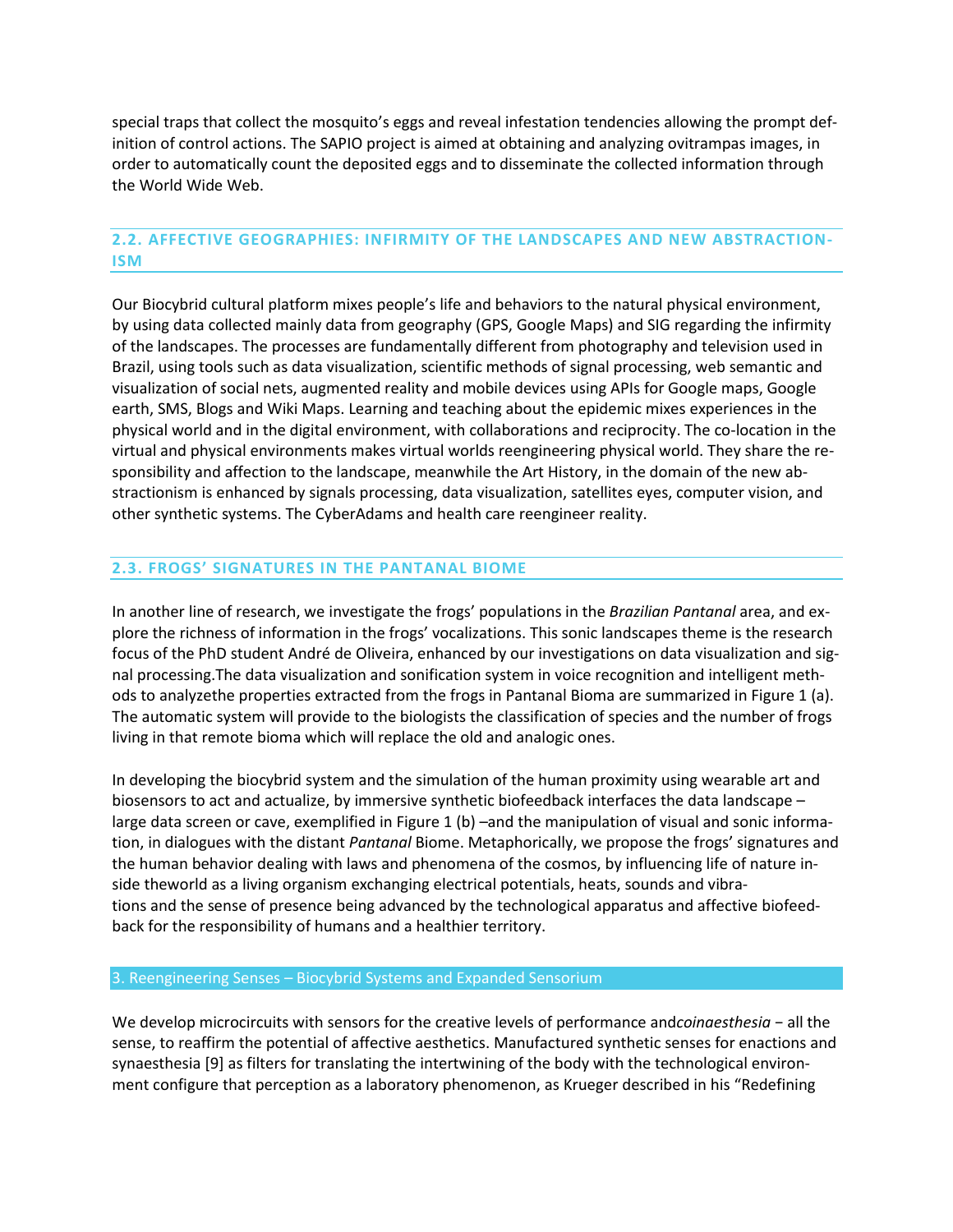Human". Microcircuits of wearable biosensors referenced in Maturana and Varela consider the interactions with the environment as sources of percepts, rather than mere representations and the body is involved in a neuropsysicophysiological way, with mutual interactions with the whole environment. [8] Physiology and synaesthesia are the two topics for biofeedback

## **3.1. SYNTHETIC SENSORS AND THE OUROBORUS PERCEPTION: THE SEAMLESS AND END-LESS AFFECTIVITY**

The endless ouroboric principle of life, by Domingues, [2] with the mythic serpent eating its own tail and self-regenerating life, is expanded in wearable affective biocybrid systems. We invest in technological innovation regarding the miniaturization of hardware systems that have enabled the development of network sensor nodes, for interconnected wireless networks and assistive medical applications. According to Rocha, [11] thosesensors have the ability to detect or measure some phenomenon of nature, processing and transmitting data or information to other sensors. In our artwork the circuit is built in an intelligent network inserted in a set of accessories, which coupled to bodies configure the Biocybrid Wearable Art System (BWAS), exemplified in Figure 2(a).

### **3.2. THE PERIPHERAL PERCEPTION: EXTRUSION OF EYES AND COUPLED VISION**

#### **What is vision now?**

The recent anthropological biocybrid mobile condition amplifies the phenomenology of "being here" (Barthes), altered by the use of mob cameras of cell phones, and the locative and geographic interfaces. We perceive with three eyes, and no more only coupled to the mechanical eye of the photographic camera. In January 2011, we discussed, in the SPIE conference, *virtual reality reengineering reality* session [1] and the inclusion of synthetic objects in physic concrete spaces by mixed and augmented reality and computer vision. The system reaffirms the post biological extrusion of human vision, by the act of seeing shared with the satellite eye in the sky and the handled eye of the mobile device, expanding the human perception. Tags in AR placed in a GPS (Global Positioning System) and the possibility of geodesic coordinates create a co-located event for human body. The neuropsychophysyological perception expanded by data signals processing, geotags and computer vision alows interventions in urban life, using mobile augmented reality (MAR). The ecological geolocated art event *Borges Fantastic Creatures in Buenos Aires' streets* insert Synthetic creatures in the city.).The earlier *14 Bis* biocybrid system, celebrated Brasilia's 50th birthday, in a public event where the plane, invented by the pioneer Santos Dumont invaded the sky. In the Domotics field, we use the BWAS in connection to a specific environment (home, office, hospital or other), and the relations between the inhabitants and the space, as well inhabitants, patients and doctors etc.. Regarding biomedical applications, the relationship of distance between individuals is a relevant factor in the recovery of some diseases. The certain distance from other people or objects, and the invisible bubble of space which is the "territory" is one of the major dimensions of modern society are the approaches to LART PhD student Tiago Franklin Lucena in his Project *Cidadepathia.*

#### **3.3. TRANSPHYSIOLOGY OF PASSIONS: EXTREMITIES OF THE BIOCYBRID CONDITION AND RITUALS: FROM TRANCE TO ECSTASY**

In the same attitude of creative extremophiles, we focus on the expanded sensorium in data visualization and biosignals, reconnecting the body and its physiology to the rituals.The concept and operational